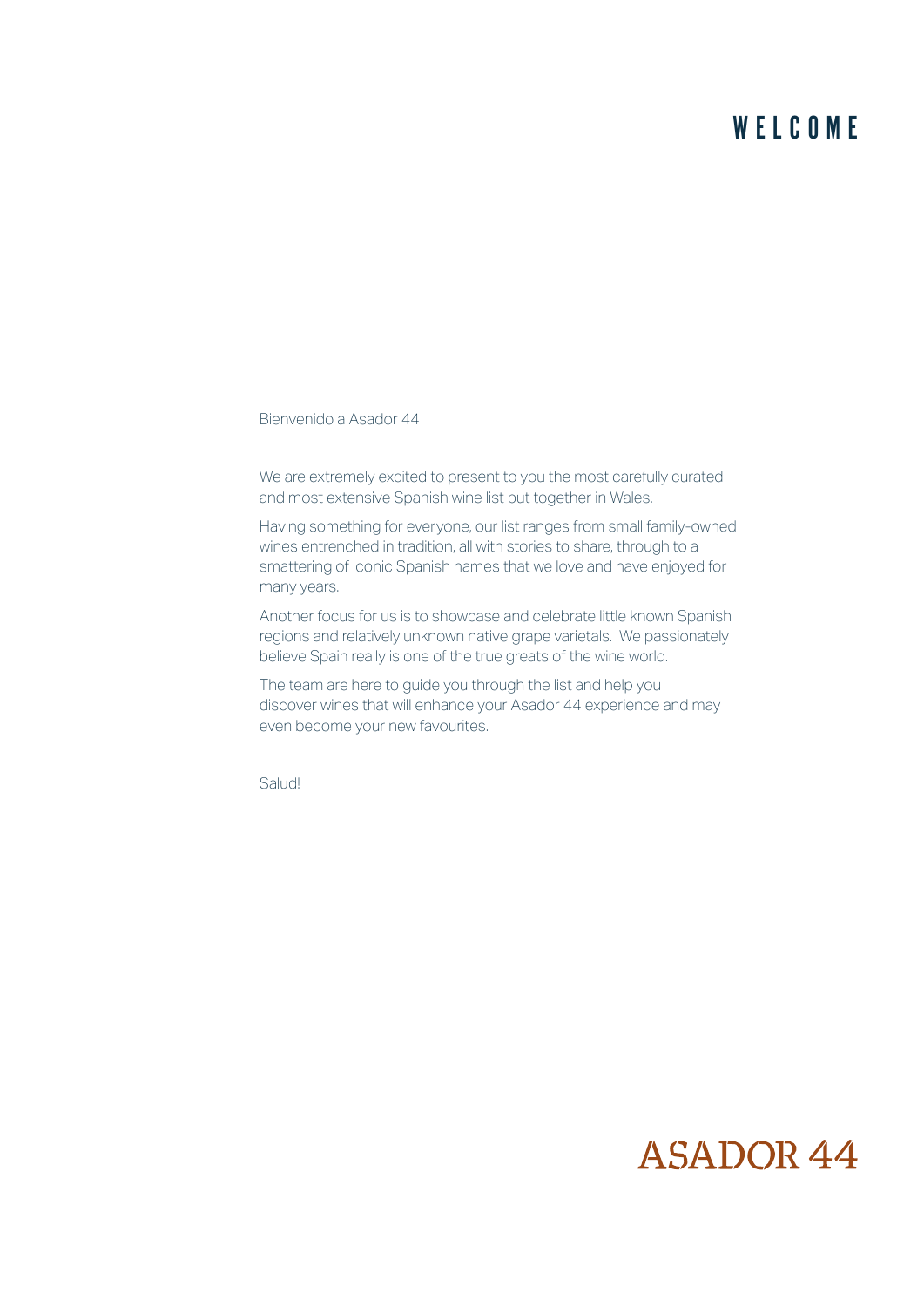### **CONTENTS**

- 2 APERITIVO, BEER, VERMÚT
- 3 GIN, COCKTAILS
- 4 BY THE GLASS/CARAFE/CORAVIN
- 5 SPARKLING/ROSÉ
- 6 WHITE
- 7 RED
- 8 SHERRY, DESSERT WINES, DIGESTIFS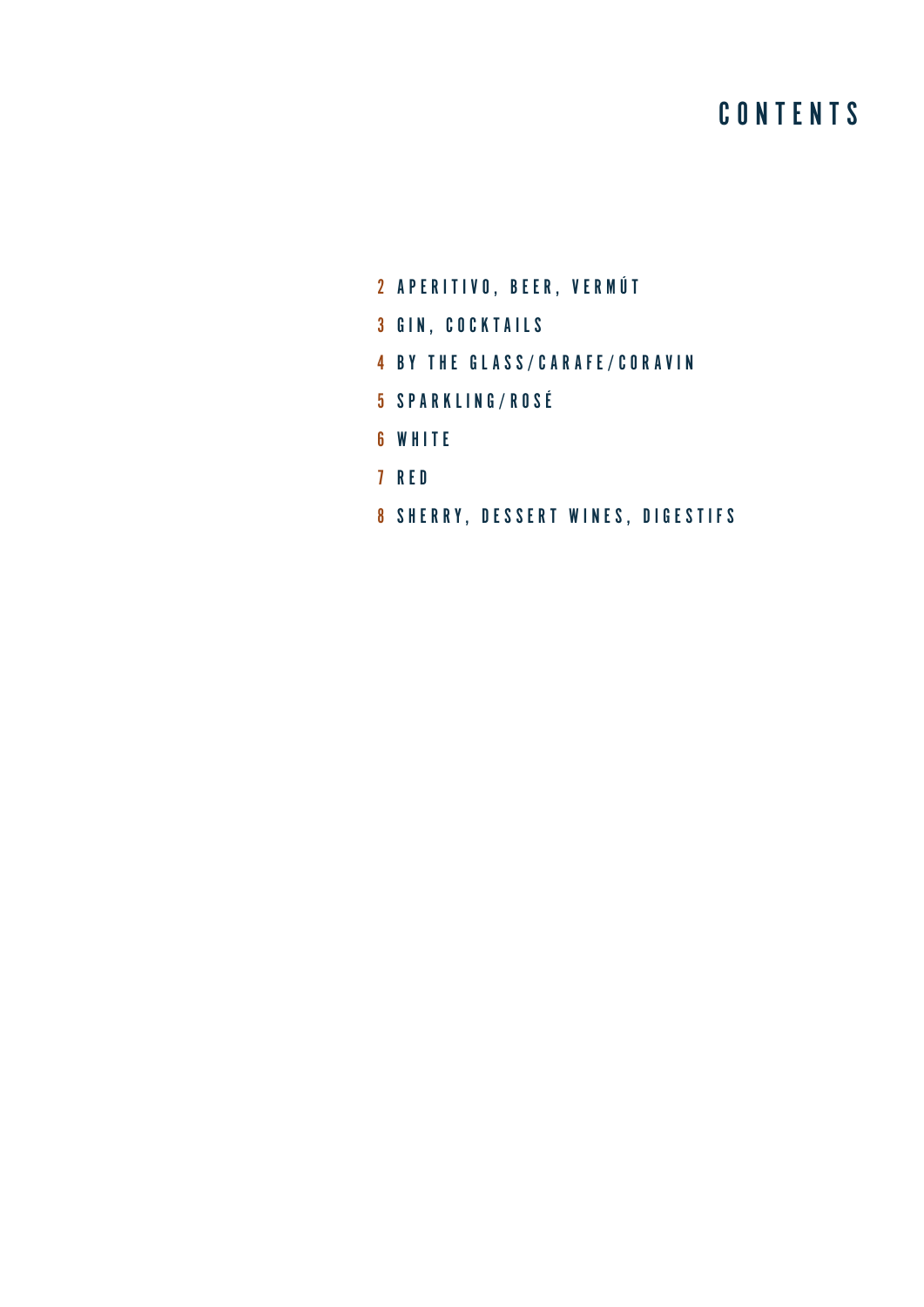# APERITIVO, SHERRY, BEER, GIN, VERMÚT

#### APERITIVO

| Sparkling                              | 125ml |
|----------------------------------------|-------|
| Vilarnau Brut Reserva, Cava            | 6     |
| Vilarnau. Brut Reserva Rosado. Cava NV | 6.5   |
| Deutz Classic, Brut, Ay, Champagne     | 14    |

### DRY SHERRY 100ml

| Manzanilla 44 En Rama, Bar 44, Sanlúcar | 4.8  |
|-----------------------------------------|------|
| Tio Pepe En Rama, Jerez NV              | -5.5 |

#### BEER

| Tap                                    | 2/3 |
|----------------------------------------|-----|
| Estrella Galicia, Coruña 4.7%          | 42  |
| Toro Blanco Pale Ale, Llantrisant 4.4% | 42  |
| 1906 Reserva, Coruña 6.5%              | 51  |

| <b>Bottle</b>                       | 330ml |
|-------------------------------------|-------|
| Alhambra Reserva 1925, Granada 6,4% | 5     |
| Avalon cider. Asturias 4.5%         | 4.8   |
| Estrella Galicia Gluten Free 5.5%   | 4.8   |
| Estrella 0.0%, Coruña, 25cl 0.0%    | 35    |

| GIN           | 25 <sub>m</sub> |
|---------------|-----------------|
| Larios        | 4.5             |
| Gin Mare      | 5.5             |
| <b>Nordes</b> | 5.2             |
| Boë Violet    | 5               |

| VERMÚT                               | 75ml |
|--------------------------------------|------|
| La Copa Roja, Jerez                  | ĥ    |
| Padró & Co Blanco Reserva, Tarragona | 6    |
| Padró & Co Amargo, Tarragona         | 6.5  |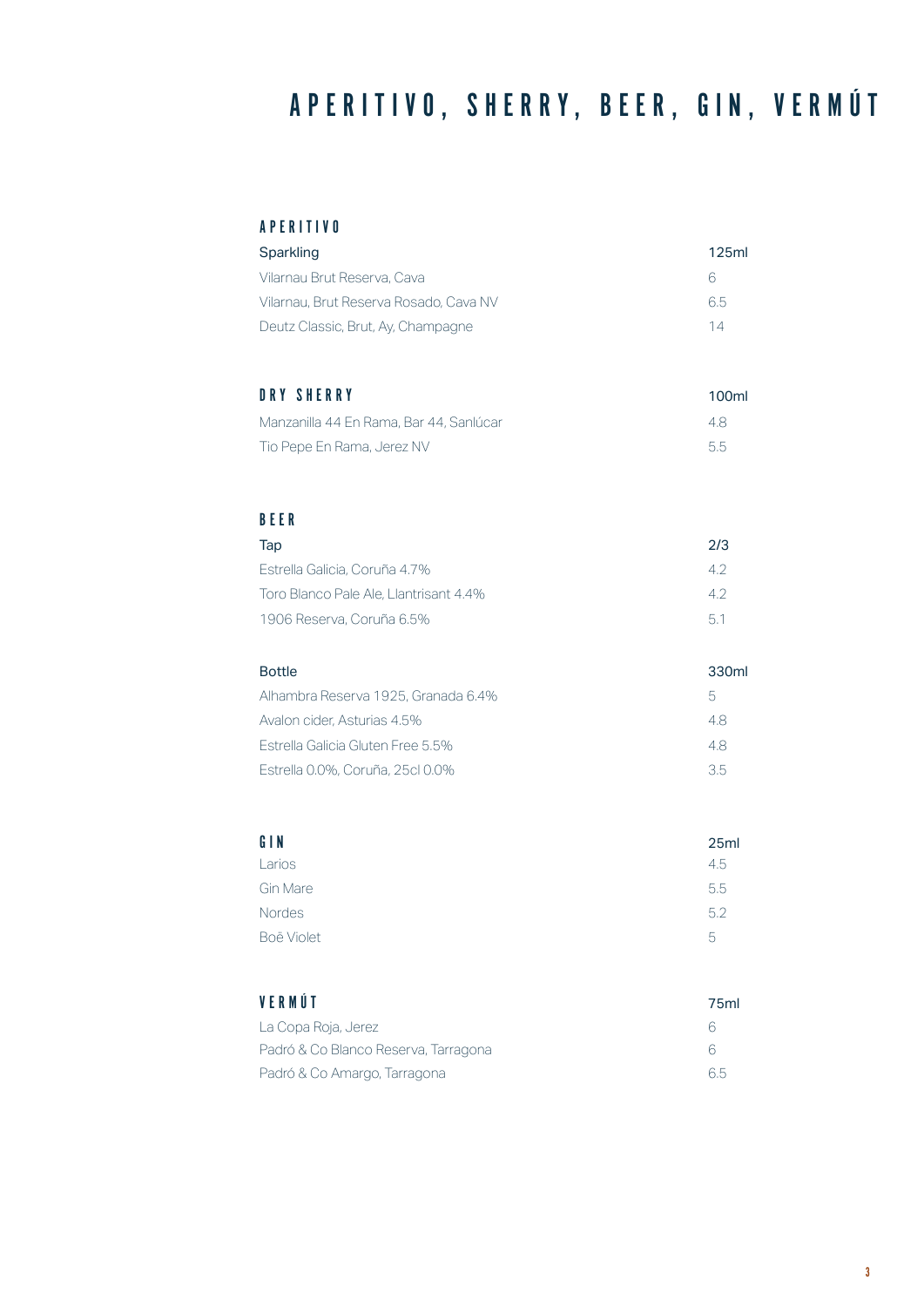## ASADOR COCKTAILS

|                                                        | 10  |
|--------------------------------------------------------|-----|
| Asador charred lemon, Gin, Soda                        |     |
|                                                        |     |
| <b>Spiced Orange Margarita</b>                         | 10  |
| Tequila, Caballero, Cointreau, Lime, Orange            |     |
|                                                        |     |
| <b>Violet Fizz</b>                                     | 10  |
| Boe violet, Crème de violet, Raspberry, Cava           |     |
|                                                        |     |
| Blackberry & Bay Leaf Manhattan                        | 10  |
| Bourbon, vermut, Brandy, Blackberry, Bay leaf, Cassis  |     |
|                                                        |     |
|                                                        |     |
|                                                        |     |
| SANGRÍA                                                | Gls |
| <b>Red Berry</b>                                       | 7   |
| Caballero, red wine, mixed berries, spiced rum, orange |     |
|                                                        |     |
| Peach & Apple                                          | 7   |
| UVA white wine, vodka, peach liquor, apple juice, soda |     |
|                                                        |     |
| <b>SOFTAILS</b>                                        |     |

Elderberry Sling Elderflower, summer berries, lemon 4.5

If you have a particular favourite that isn't listed, please just ask a member of staff and we would be more than happy to make it for you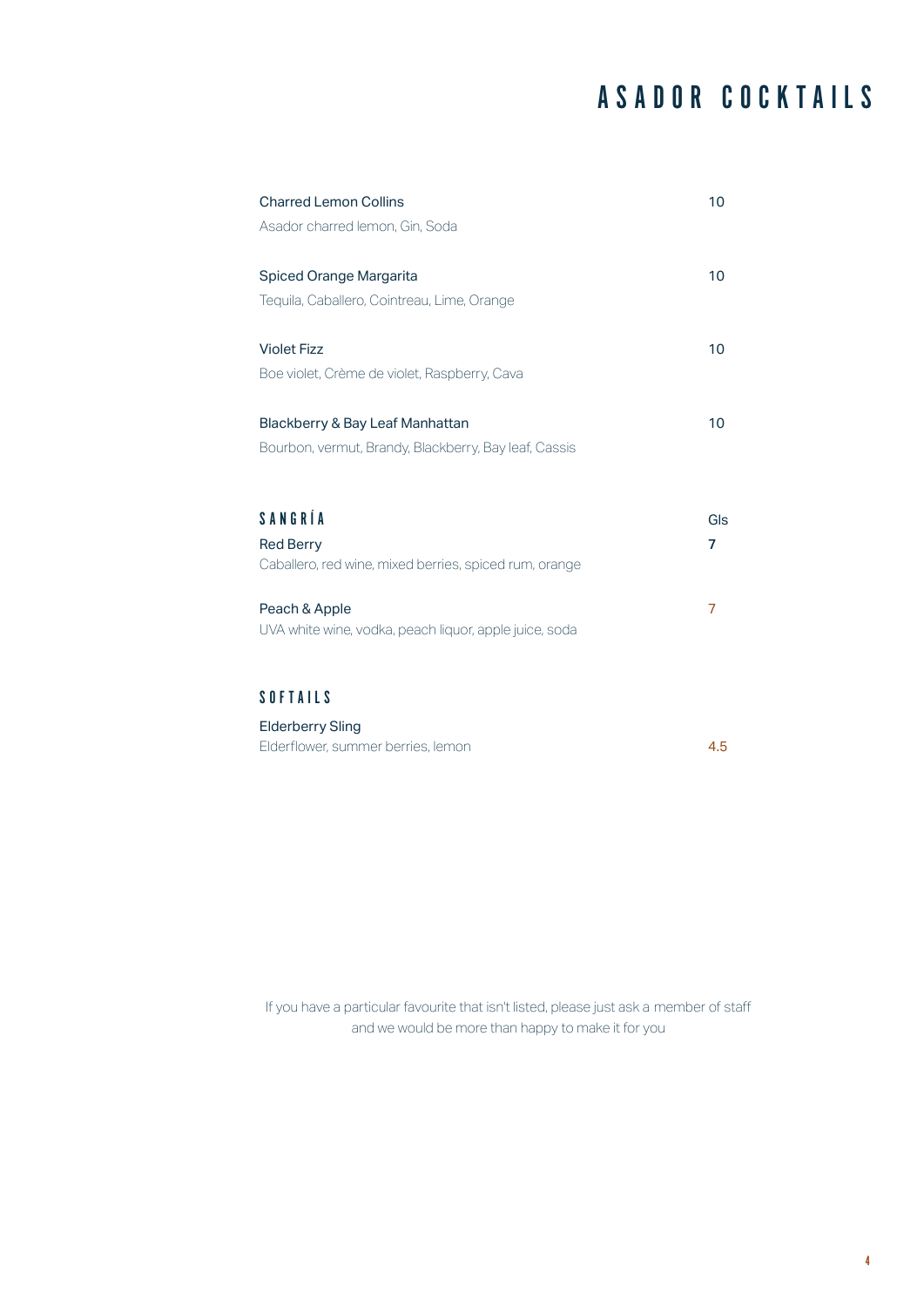## BY THE GLASS/CARAFE

| WHITE                                          | 125ml/350ml Carafe |
|------------------------------------------------|--------------------|
| Asador house, Chardonnay/Macabeo 2020          | 4/11               |
| UVA 44, Albarino, Godello, Ribero              | 5.5/16             |
| Barahonda, Sauvignon Blanc/Verdejo, Yecla 2020 | 5.5/16             |
| Nivarius, Tempranillo Blanco, Rioja 2019       | 6/17               |
| Lusco. Pazos de Lusco. Albariño 2020           | 7/20               |

| ROSÉ                                    | 125ml /350ml Carafe |
|-----------------------------------------|---------------------|
| Beronia Rosado, Tempranillo, Rioja 2019 | 6/15                |

| RED                                                          | 125ml /350ml Carafe |
|--------------------------------------------------------------|---------------------|
| Vallemayor, Tempranillo, Rioja 2019                          | 4/11.5              |
| VDV, Garnacha/Syrah, Somontano 2017                          | 5/12.5              |
| Barahonda, Monastrell, Yecla 2019                            | 5.5/15              |
| UVA 44, Syrah, Petit Verdot, Jumilla 2020                    | 6/17                |
| Beronia, Tempranillo, Rioja 2017                             | 6/17                |
| Trus Roble, Bodegas Trus, Tempranillo, Ribera del Duero 2018 | 6.5/17.5            |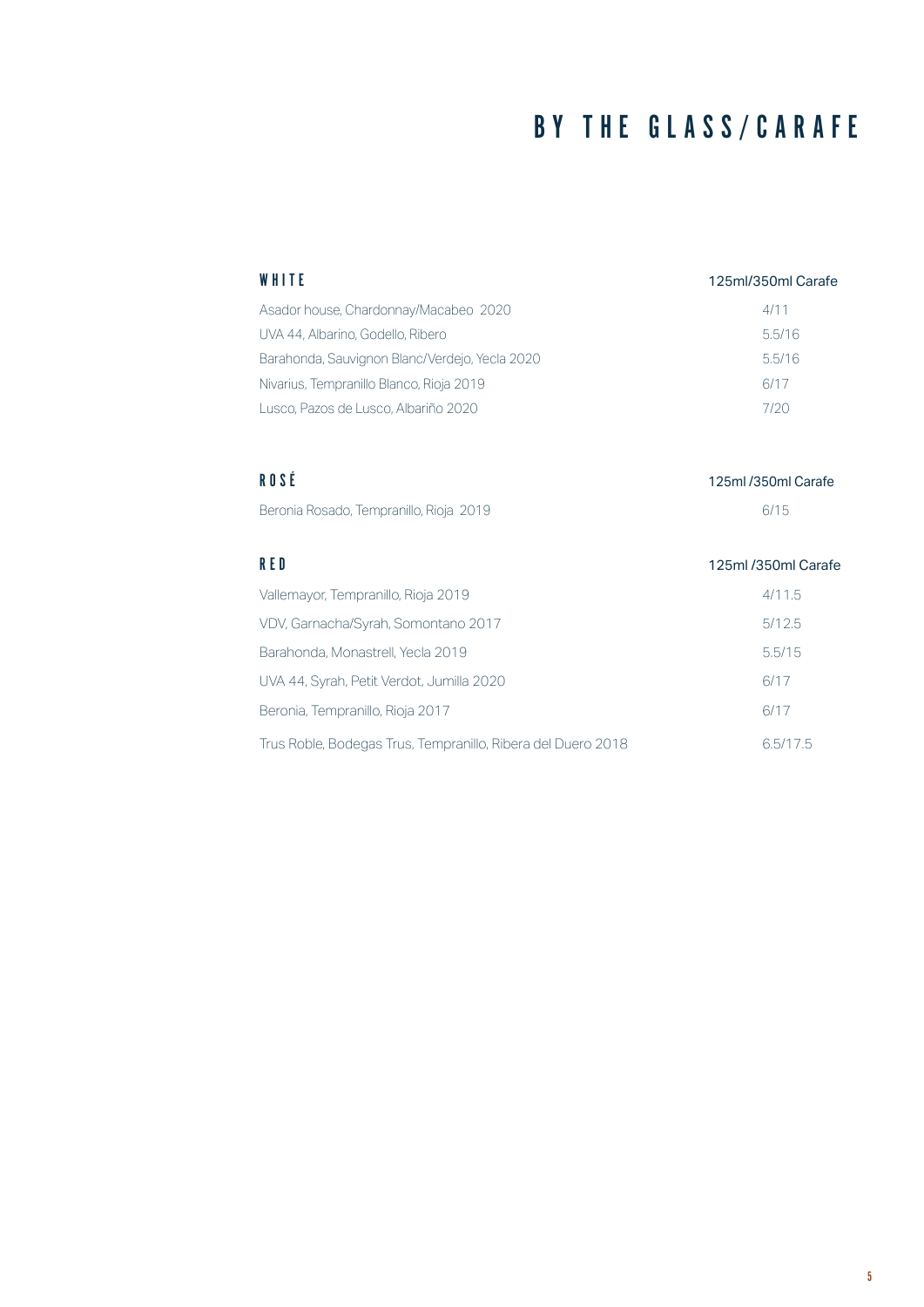# SPARKLING/ROSÉ

#### CAVA

| Vilarnau, Brut Reserva, Penedès NV        | 30  |
|-------------------------------------------|-----|
| Albert de Vilarnau, Barrel Fermented 2012 | 65  |
| Recaredo, Terrers, Gran Reserva 2013      | 69  |
|                                           |     |
| <b>SPARKLING ROSÉ</b>                     |     |
| Vilarnau, Brut Reserva, Penedès NV        | 32  |
|                                           |     |
| CHAMPAGNE                                 |     |
| Deutz, Brut Classic NV                    | 75  |
| Deutz, Blanc de Blanc 2013                | 135 |

#### SPARKLING WINE

| Blance de Noir, Ancre Hill, Wales NV |  |
|--------------------------------------|--|
|                                      |  |

### ROSÉ

| Beronia Rosado, Tempranillo, Rioja 2019                 |    |
|---------------------------------------------------------|----|
| Petit Arnau, Masi con Mayal, Merlot Blend, Penedès 2019 | 33 |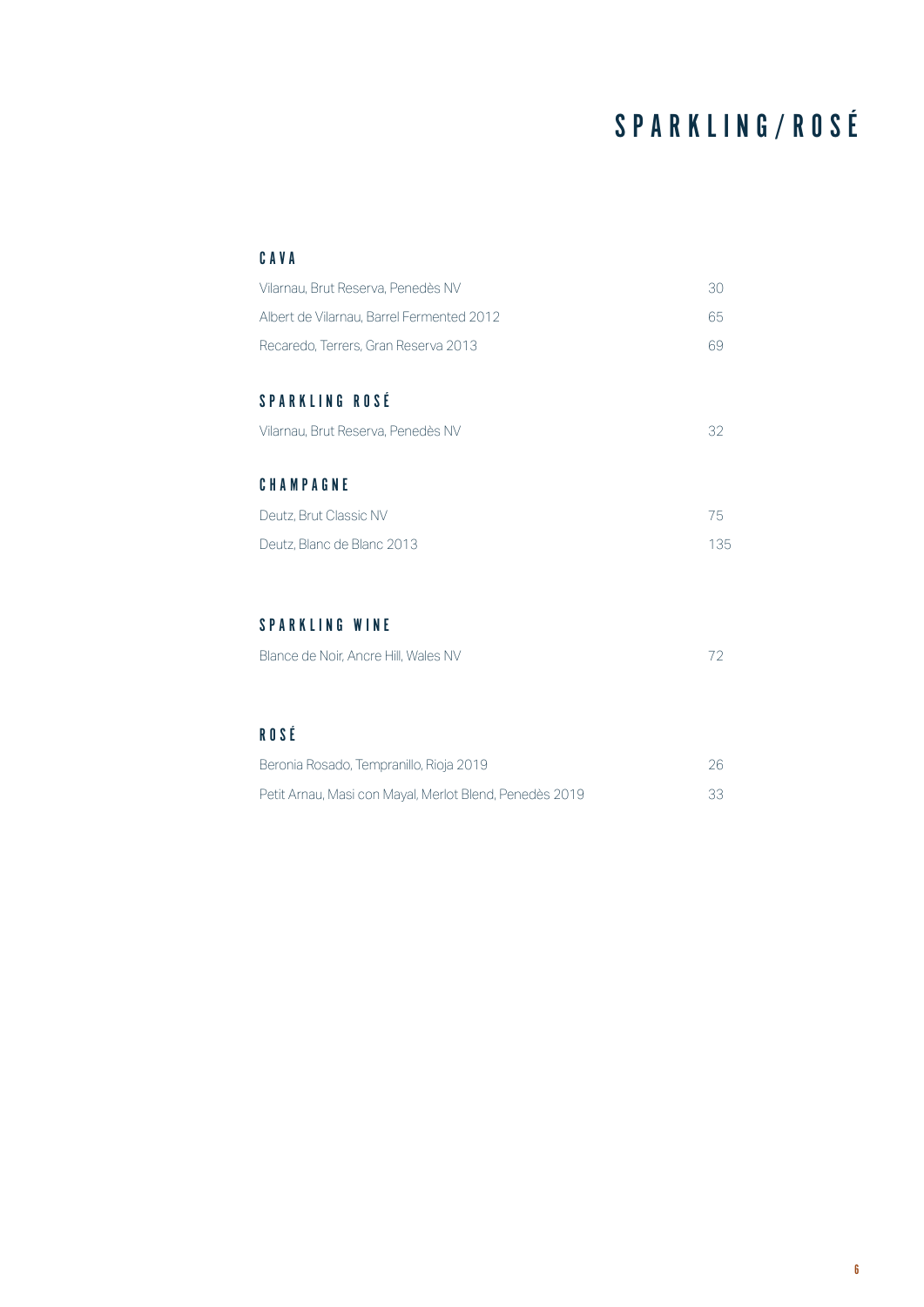#### CRISP, CITRUS, LIGHT

| 22. |
|-----|
| 25. |
| 33  |
| 37. |
| 42. |
|     |

### FRESH, FRUITY, AROMATIC

| Vega del pas, Verdejo 2019                                     | 27 |
|----------------------------------------------------------------|----|
| Barahonda, Señorio de Barahonda, Sauvignon/Verdejo, Yecla 2020 | 27 |
| UVA 44. Albarino. Godello. Ribero                              | 30 |
| Lusco, Pazos de Lusco, Albariño, Rías Baixas 2020              | 37 |
| 4 Elementos, Dominio des Carabo, Viura, Rioja 2019             | 39 |
| Gaia, Loxarel, Sauvignon Blanc, Penedès 2018                   | 43 |
| Zárate Albariño, Rías Baixas 2019                              | 52 |

#### FULL FLAVOURED, ROUND, COMPLEX

| Finca Calvestra, Mustiquilo, Merseguera, Valencia 2017            | 50  |
|-------------------------------------------------------------------|-----|
| Coto de Gomariz Blanco, Treixadura Blend, Ribeiro 2017            | 52  |
| Picarana, Bodegas Marañones, Albilllo, Vinos de Madrid 2017       | 56  |
| Trenzado, Suertes del Marques, Listan Blanco, Tenerife 2018       | 58  |
| Terroir Historic, Terroir Al Límit, Garnacha Blanca, Priorat 2016 | 60  |
| Vidonia, Suertes del Marques, Listan Blanco, Tenerife 2015        | 72. |
| Remelluri, Viura, Rioja 2015                                      | 130 |

### SOMETHING DIFFERENT

| Macià Batle, Moll Blend, Mallorca 2015                         | 49  |
|----------------------------------------------------------------|-----|
| La Hacienda de Francisca, Callejuela, Palomino, Sanlúcar 2017  | 54  |
| Terra Vermella de Nin, Nin Ortiz, Roussanne Blend Penedès 2016 | 115 |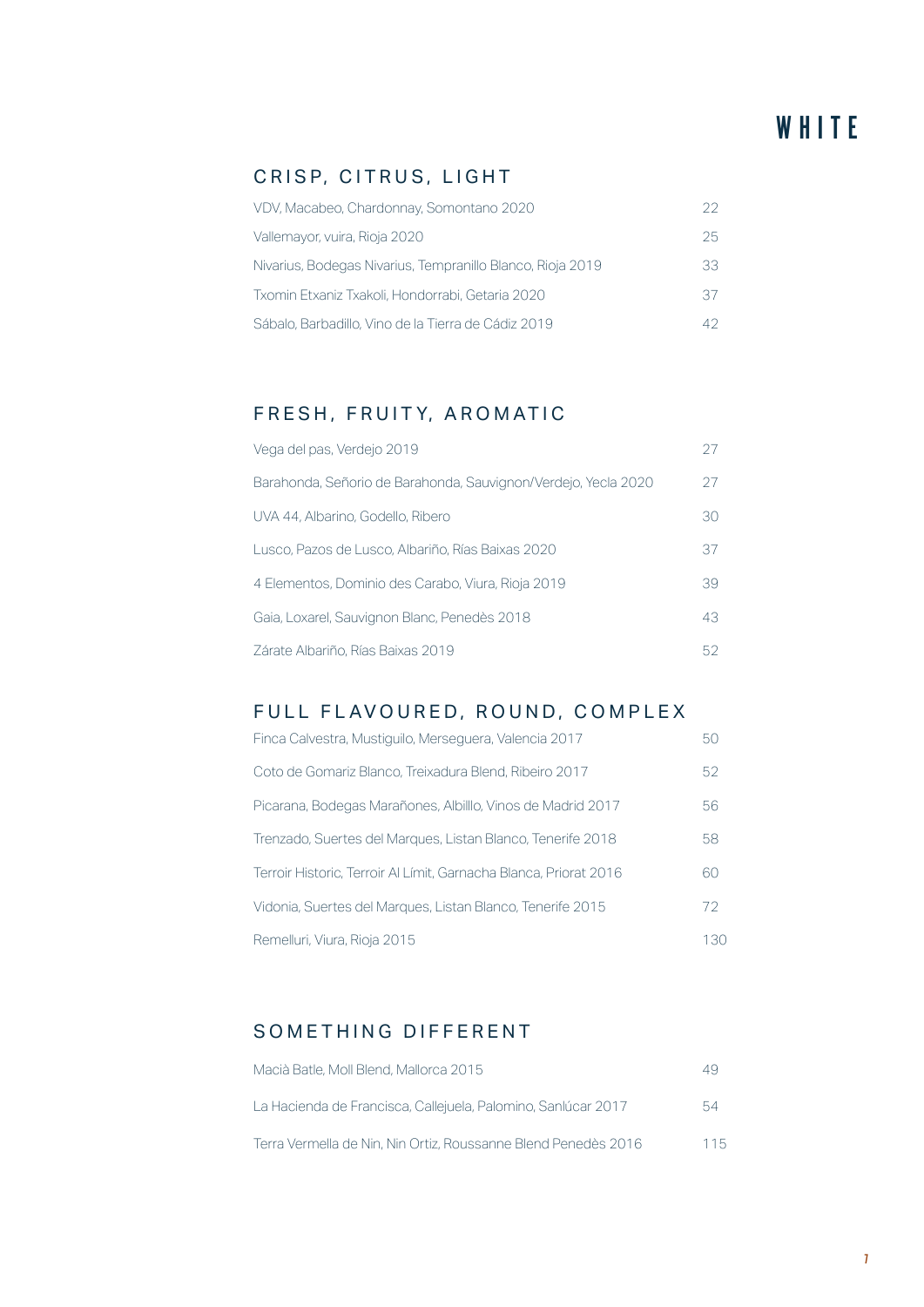#### LIGHT, ELEGANT, FRUITY

| Vallemayor, Tempranillo, Rioja 2019            | つつ |
|------------------------------------------------|----|
| Viñas del Vero, Garnacha/Syrah, Somontano      | 23 |
| La Bicicleta Voladora, Quinta Milú, Rioja 2020 | 38 |
| Mliú Roble, Quinta Milú, Ribera del Duero 2020 | 39 |

#### JUICY, MEDIUM BODIED, SMOOTH

| Beronia Ecológico, Tempranillo, Rioja 2018                   | 31 |
|--------------------------------------------------------------|----|
| Quinta de Aves, Syrah, Tierra de Castilla 2019               | 32 |
| El Castro de Valtuille, Raul Perez, Mencia, Bierzo 2018      | 33 |
| UVA 44, Syrah, Petit Verdot, Jumilla 2020                    | 34 |
| Gorrebusto, Torre San Milan, Tempranillo, Rioja 2020         | 37 |
| Ops de Loxarel, Samso Blend, Penedès 2018                    | 38 |
| Sea of Dreams, Zorzal, Navarra 2019                          | 39 |
| Lombo De Ares, Fedellos do Coutro, Mencia, Ribera Sacra 2018 | 80 |

#### GENEROUS, RICH, WARMING

| Barahonda, Monatrell, Yecla 2019                                    |    |
|---------------------------------------------------------------------|----|
| Entre Lunes, Finca Constancia, Tempranillo, Tierra de Castilla 2018 | 28 |
| Trus Roble, Bodegas Trus, Tempranillo, Ribera del Duero 2019        | 32 |
| Beronia Reserva, Mazuelo, Rioja 2016                                | 41 |
| Black Slate, Garnacha/Carignan, Priorat 2019                        | 56 |
| 12 volts, 4 Kilos, Syrah/Merlot blend, Mallorca 2019                | 57 |
| Estrecha, Juan Antonio Ponce, Manchuela 2018                        | 63 |
| Gorrebusto, Torre San Milan, Tempranillo, Rioja 2005                | 95 |

#### INTENSE, COMPLEX, STRUCTURED

| Clos de tafall, Clos Berenguer Priorat 2019          | 48  |
|------------------------------------------------------|-----|
| Remelluri Reserva, Tempranillo, Rioja 2013           | 75  |
| Nit de Nin, Nin Ortiz, Priorat 2017                  | 145 |
| Blecua, Vinas de Vero, Garnach Blend, Somontano 2008 | 155 |